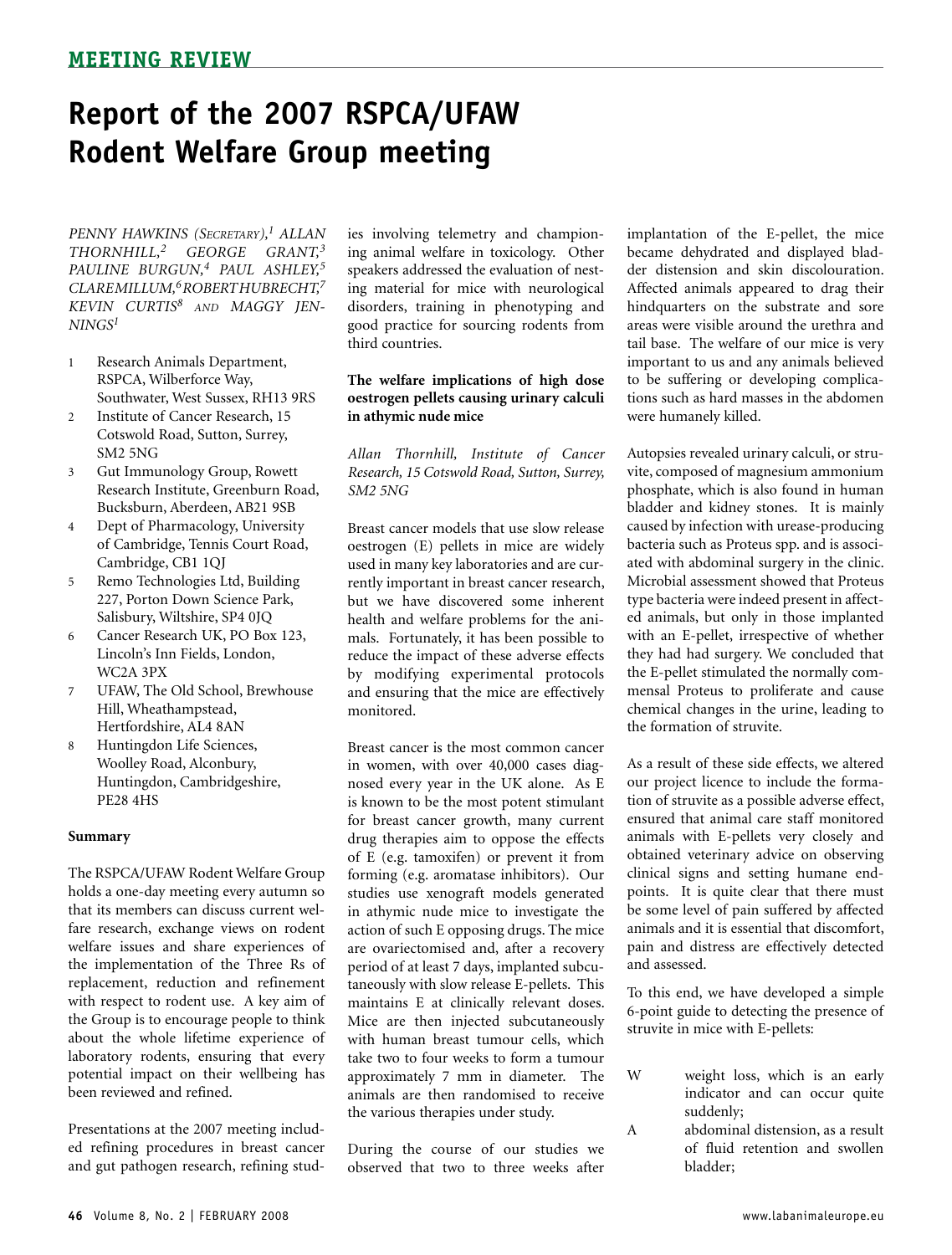- S skin colour changes;
- H hydration is poor, leading to poor skin condition;
- U urethra irritation, where animals drag their hindquarters on the substrate and skin irritation and reddening are apparent;
- P palpation of lower abdomen reveals the presence of calculi.

This "WASHUP" system has proved to be easy to use and remember and has greatly helped us to refine our endpoints and reduce suffering.

There are a number of other options that we are considering to avoid welfare problems with E-pellets. We have successfully genetically modified some of our tumour cell lines so that they can be grown under androgen support when implanted into the mice, which avoids the need for E-pellets. We have also refined our procedures for this model so that the time taken for tumours to develop is reduced, in turn decreasing the incidence of urinary calculi. These modifications include removing the E-pellets early, using alternative methods of administering E or commencing the therapy regime earlier whenever possible. In addition, we constantly review the literature on struvites in humans to see whether any equivalent therapies can be used in animals. For example, antibiotic therapy has not been ruled out but any potential effects on tumour models and therapies would have to be carefully evaluated.

### **Refinements in the management and short- and long-term monitoring of pathogen-infected mice**

*George Grant, Gut Immunology Group, Rowett Research Institute, Greenburn Road, Bucksburn, Aberdeen, AB21 9SB* 

It has recently become necessary to move from using rats to mice in salmonellosis studies, for scientific reasons, but this has led to welfare problems because many mouse strains are highly susceptible to systemic infection. There are a number of different approaches that can be taken to reducing suffering and improving welfare in mouse models of salmonellosis.

A key area of interest at the Rowett Research Institute is the study of the roles of bacteria, including pathogens, in modulating gut development and function and long-term health. We have been conducting studies on Salmonella enteritidis and typhimurium and the role of virulence factors in modulating the early stages of infection for some years (virulence factors: molecules produced by a pathogen that specifically influence their host's function, thus allowing the pathogen to thrive). Most of this work was done in rats, where a self-limiting gastroenteritis-like disorder develops which is similar to the common form of infection in humans. However, the emphasis has recently moved to studying the role of the innate and adaptive immune system in controlling gut-bacterial interactions in the short and long term. This requires changing from the rat to a mouse model of salmonellosis, because the necessary immune reagents and probes are currently available for mice but not rats.

Although mice are widely used in the study of salmonellosis, the infection triggered in most mouse strains is atypical and lethal, in contrast to the rat. The standard strains used are Balb/c or C57Bl/6, which are highly susceptible to systemic infection. Oral or i.p. infection with Salmonella typhimurium leads to uncontrolled proliferation and bacteraemia. This resembles typhoid-like disease in humans but is atypical of the infections caused by S. enteritidis or S. typhimurium in most domestic animals and humans, raising doubts as to the appropriateness of the model. This is also a concern on animal welfare grounds, so we have set up a number of measures that we use whenever possible to reduce or avoid suffering.

These are listed below.

- Treating mice with antibiotics, so that they develop an enteritis-like disorder, which is more clinically relevant<sup>1</sup>.
- Using less susceptible strains, such as  $C3H/HeN<sup>2</sup>$ .
- • Housing in pairs. We use male or female mice, aged 7 to 8 weeks and weighing at least 19 g. Besides the welfare benefits of avoiding single housing, we have found that there are implications for our experimental results. Singly housed mice do as well as pair-or group-housed mice if they are healthy or have a low level of infection, but singletons do far worse if they have significant infection. We assume that data are less likely to be applicable from singly housed mice, due to the physiological effects of isolation stress. If mice are left alone because a member of a pair has reached an endpoint, we re-house them with counterparts at the same stage of infection wherever possible.
- Supplying tunnel inserts in metabolism cages for short term studies (Fig. 1). This provides them with a secure nesting area and they keep the tunnels very clean so there are no problems with faeces or urine collection. It also helps with handling because the mice can be lifted out while they are in the tunnels.
- Providing powdered, semi-synthetic diets (used in short term studies) in the form of freeze-dried blocks, so that the mice still get to gnaw on their food.
- Not fasting the mice before afternoon dosing, as we have found that they eat little during the day. We withdraw food at around 11:00 and dose the mice at around 15:30.
- Avoiding gavage when carrying out oral dosing by adding the bacteria or bioactive compound to a carrier that the animals will eat voluntarily. This works even for anaerobic bacteria. Mice prefer agar or potato starch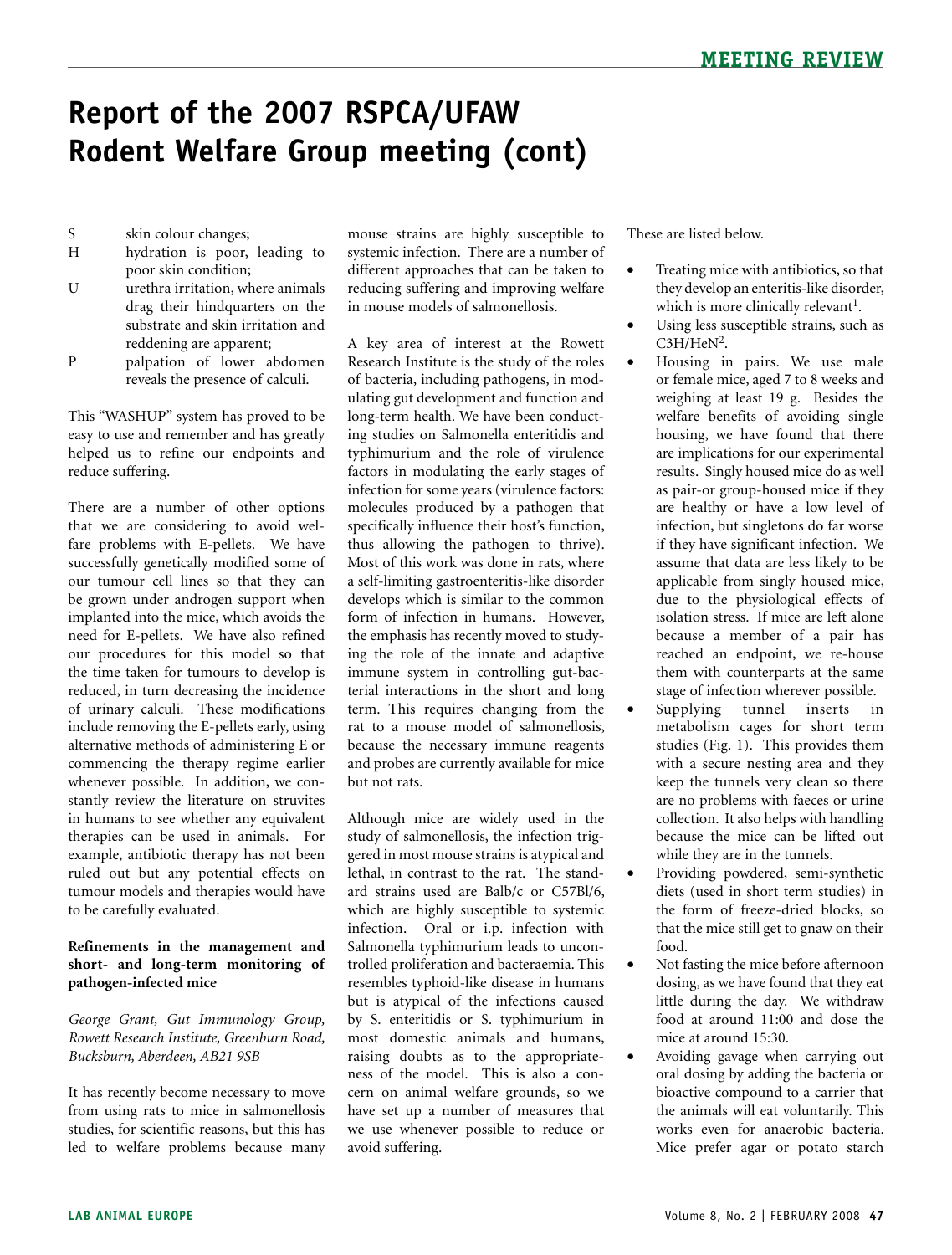paste spiked with fish oil, whereas rats like jelly or chocolate drops. Intake is usually rapid (one to ten minutes) but can depend on the time of day in mice; we have found it best to dose them early in the evening. Alternatively, suckling or newly weaned mice are dosed by dropping very small volumes onto the mid/back of the tongue using a milk-based carrier and micropipette with a round-ended tip. This can take several minutes. Gavage is used only when a single, precise dose is needed.

- Housing mice in standard cages with solid floors for long term studies. Faeces and urine are collected during weighing, which does not allow fully quantitative measurements but still provides good information about trends in bacterial excretion.
- Implementing humane endpoints by weighing and health scoring mice twice daily throughout a study and having a set of endpoint criteria (based on the health score and weight change) that trigger immediate removal of an animal from study. Animals are allocated a health score based on Shu et al.<sup>3</sup> (Box 1). The endpoint is a score of 2 or above plus weight loss over 4 successive weighings.

### **Effects of environmental enrichment on nesting behaviour and weight loss in a mouse model of Huntington's disease**

*Pauline Burgun, Dr Dervila Glynn, Dr AJ Morton, Dept of Pharmacology, University of Cambridge, Tennis Court Road, Cambridge, CB1 1QJ*

Rodents with neurological disorders may have difficulty in manipulating some nesting materials, and their ability to build nests can also deteriorate in the case of some progressive diseases. Setting up studies to evaluate the type of nesting materials that particular strains prefer can provide welfare benefits, in that (i) animals will be able to create a more comfortable

environment and (ii) health and welfare monitoring will be enhanced if nest building ability is taken into account.

Huntington's disease (HD) is a progressive, inherited neurodegenerative disorder for which there is currently no treatment. It is characterised by movement abnormalities (a chorea with uncontrollable jerking and writhing movements), cognitive impairment and emotional disturbance. There are ten different mouse models of HD. One of the models that we use is the R6/2 strain, which shows a progressive neurological phenotype with abnormalities in motor function apparent from 5 weeks and cognitive deficits from 3.5 weeks. R6/2 mice show a progressive weight loss from 9 to 10 weeks and usually die aged between 16 and 20 weeks.

We were interested in studying the effects of environmental enrichment on nest building behaviour in R6/2 mice. Enrichment has been found to modulate the course of phenotype progression in several animal models of neurological disorders including Alzheimer's disease, Parkinson's disease and HD, and has been shown to slow disease progression in R6/2 mice $4.5$ . Environmental stimulation for humans with HD, in the form of "remotivation therapy", has also been shown to improve functioning<sup>6</sup>.

There are a number of housing refinements that we provide for our R6/2 mice to help them to cope with their disabling phenotype. They can find it difficult to reach the hard pellets in the hopper and drink from standard water bottles, so we give them supplementary feed in the form of mash made from 100 g dry food soaked in 230 ml tap water<sup>7</sup>. We also provide lower water spouts. Mixed phenotype housing, where R6/2 mice are housed with wild-type cage mates, has also proven to increase body weight and survival. The wild-type mice groom and rest with the R6/2 mice, presumably providing both comfort and stimulation.

R6/2 mice are already provided with paper wool nesting material as standard, but we wanted to investigate nest building behaviour in more detail. We conducted a study in three parts to assess; (i) nesting behaviour in R6/2 mice, (ii) the effect of different nesting materials on nest quality and mouse body weight and (iii) the effect of increased environmental temperature on weight loss. Part (iii) relates to the decline in body weight from 10 to 12 weeks in R6/2s; we wondered whether warmer ambient temperatures would result in a decrease in weight loss. The study will be written up for publication in full elsewhere and is summarised below.

### **Nesting behaviour**

Groups of 5 mice were placed in clean cages with corn cob substrate and 10 g paper wool bedding shaped into a tight ball. A red perspex "igloo" house was placed in half of the cages. We used sixteen groups of male mice aged 12 to 14 weeks (8 wild-type and 8 R6/2) and eight groups of female mice aged 14 weeks (4 wild type and 4 R6/2). Nest building behaviour was quantified at 30 minutes, one hour and 18 hours after the mice were placed in the cages. The nests were scored as follows;  $0 =$  nesting material unmodified,  $1 =$  flat nest with no assembled walls,  $2 =$  shallow nest lacking fully-formed walls,  $3 =$  nest with well-developed walls and  $4 =$  "coccoon" nest with partial or complete roof. The height of each nest was also measured after 18 hours. House and/or nest use was quantified by counting the number of mice in the house or nest (where present) at each of the time points.

All of the mice built nests, but there were some differences in nest quality. Wild type (WT) females had built better quality nests than WT males and R6/2 males at 18 hours ( $P < 0.05$ ). R6/2 females were slower to begin nest building, but there was no difference in their nest quality scores at 18 hours when compared with WT females. In females, nest height was not influenced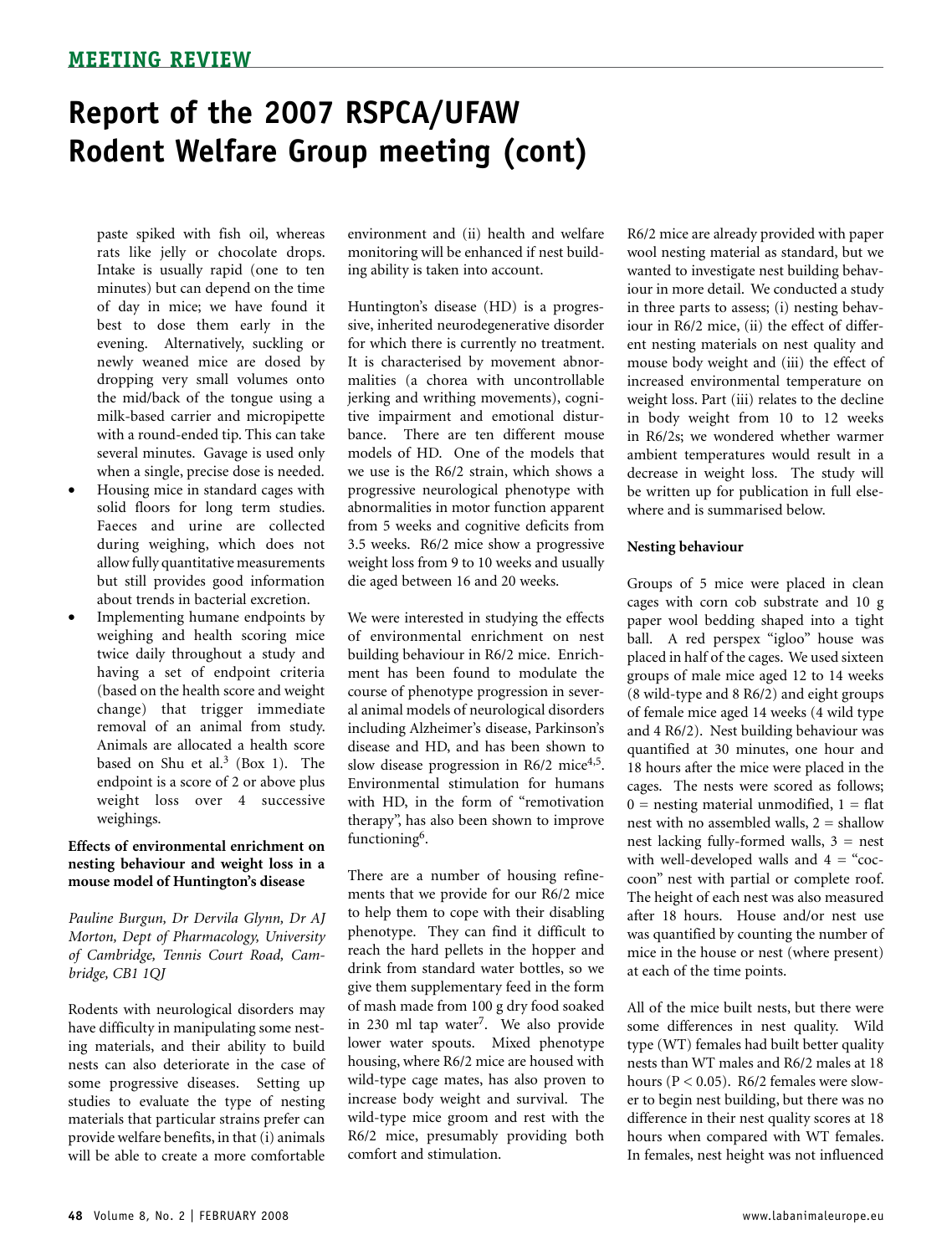by the presence of a house, but both WT and R6/2 males built higher walled nests when housed without one. At 18 hours, all of the female WT and R6/2 mice were using their nests and houses and so were most of the male mice, although fewer R6/2 males with igloos were inside them. To conclude, although we know that nest building ability deteriorates with time in R6/2 mice, the key difference at 12 to 14 weeks lies in the females' latency to start building.

### **Different nesting materials**

Groups of 10 female R6/2 mice, aged 10 weeks, were assigned to three treatments; (i) paper wool, (ii) sizzle nest or (iii) wood wool. Nest building was assessed daily by scoring nest quality and height as above, then calculating a weekly average score. Body weight was recorded twice weekly until the study ended at 22 weeks.

The mice with paper wool became more competent at nest building but could not form a grade 4 nest. They could not build a nest with walls at 22 weeks. None of the mice could build grade 4 nests with wood wool; the best attempt was a doughnutshaped grade 3. Later stage R6/2 mice were incapable of building adequate nests with wood wool at all. Interestingly, the mice became better at building with sizzle nest as they got older.

Changes in the progressive deterioration in body weight observed in R6/2 mice were also dependent on the nesting material used ( $P < 0.001$ ). All the mice gained weight normally up to approximately 15 weeks, then their weights remained relatively constant between 15 and 18 weeks (17 weeks in the case of the wood wool group). All of the mice then began to lose weight. The group with the wood wool lost most weight by the end of the study and the group with the paper wool lost the least. We concluded that sizzle nest should be the nesting material of choice for mice with neurological disorders and that careful consideration should be given to the use of wood wool for transgenic mice. The study also highlighted the importance of evaluating different nesting materials for different strains.

#### **Increased environmental temperature**

A heated chamber was constructed with clear, perspex walls secured to a metal floor with a water inlet and outlet. The chamber was placed in a standard mouse cage and connected to a water bath that maintained its floor at a constant 37 °C. Mice were housed in the cage containing the chamber in groups of 7 and were free to choose whether or not they entered the chamber. A control group  $(N = 7)$  was housed in a standard cage with a red perspex igloo. All mice were weighed twice weekly between 9 and 20 weeks.

Increasing the environmental temperature did not have an effect on delaying weight loss in R6/2 mice. The R6/2 mice preferred to nest in the heated chamber, but this had a deleterious effect on their survival. In part, this may have been because by staying in the chamber, they did not engage in normal behaviour in their home cage. On this basis, it appears to be better to allow R6/2 mice to create their own microenvironment by providing appropriate nesting material than to supply supplementary heating.

### **New insights using telemetry: refining endpoints and the value of group housed data**

*Paul Ashley, Remo Technologies Ltd, Building 227, Porton Down Science Park, Salisbury, Wiltshire, SP4 0JQ*

Two key welfare issues associated with the use of biotelemetry are implant size and the practice of singly housing animals to avoid "cross talk" between devices that transmit on the same frequency. Telemetry device design is a rapidly developing field and there are a number of new developments in these areas that can improve the welfare of animals used in biotelemetry studies.

Biotelemetry provides the ability to monitor key physiological parameters such as core body temperature (Tc) in unrestrained subjects, which has widespread implications for improving scientific validity and providing objective measures of welfare. At present, the physiological burden associated with biotelemetry precludes its routine use in small animals for measuring parameters such as Tc, although temperature modulation of individuals and their social group is arguably of particular importance in behaviour and welfare studies.

Also, traditional biotelemetry systems are generally only able to monitor one animal at a time within a given arena due to "cross-talk" between devices transmitting on the same frequency. This can present a dilemma because, while single housing for mice should be avoided, there is also an imperative to maximise the data collected from all animals. Possible solutions are the "buddy" system, where animals are pair housed and only one individual is implanted<sup>8</sup>, but an ideal biotelemetry system would be able to record from all animals in an arena. From an animal welfare aspect, devices should also be as small and light as possible, require less power (therefore a smaller, lighter battery), be able to monitor multiple parameters and have decreased surgical requirements<sup>9</sup>.

A recent development in biotelemetry technology, the Remo 400 series, enables Tc to be continuously and remotely monitored in up to 16 group-housed individuals, without "cross talk" (www.remotechnologies.com). The device weighs under 1 g because it has no battery and is suitable for mice and larger animals. Body temperature follows a stable circadian rhythm by the third day following implantation surgery. Preliminary studies suggest that this time to recovery of circadian rhythm is shorter using these implants when com-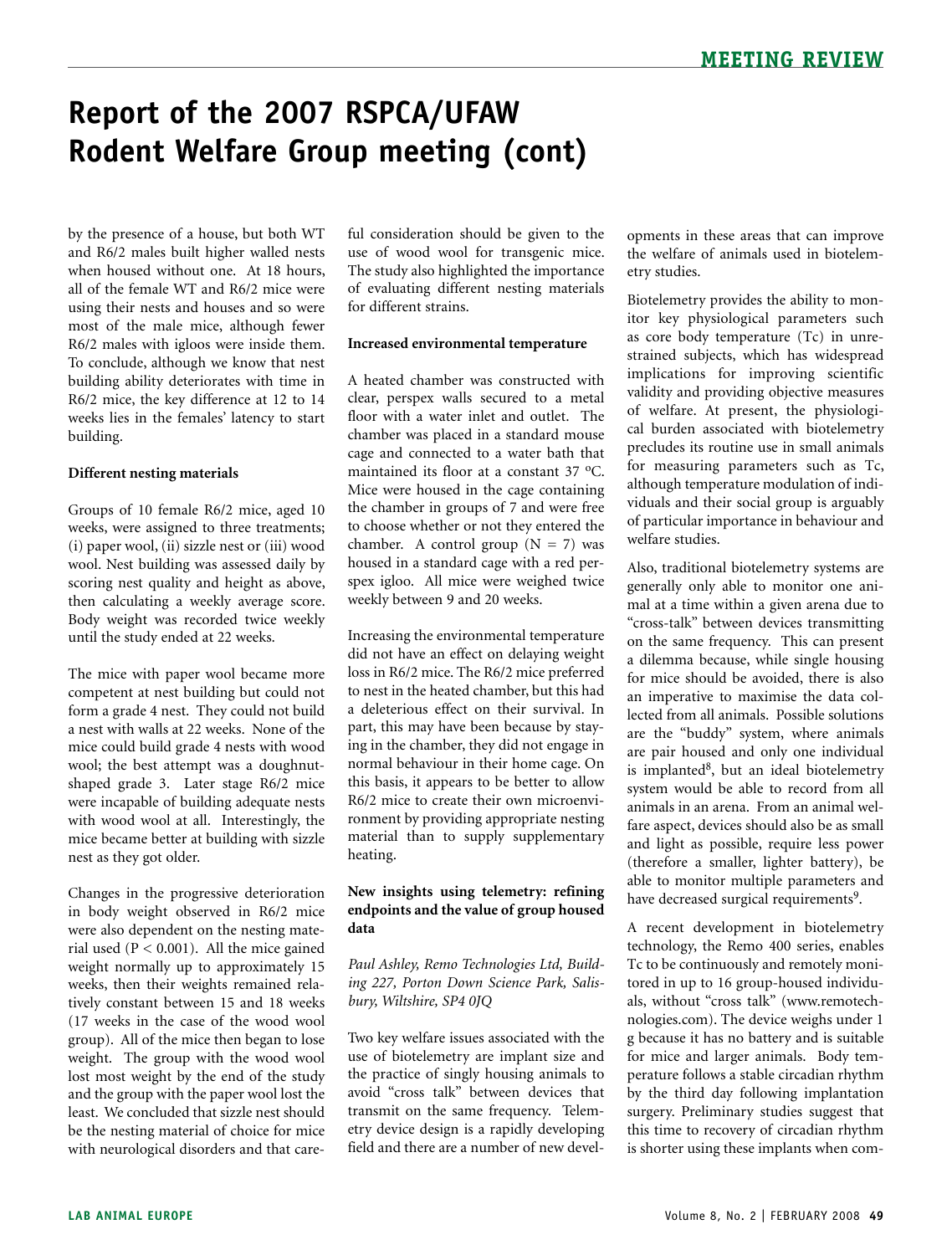pared to other, heavier devices<sup>10</sup>. Also, Tc measured in group housed mice is significantly higher, during both the light and dark phases, than that described previously in singly housed animals maintained under similar environmental conditions.

Previously unobtainable information on multiple animals within a social group can now be recorded and social species taking part in certain studies involving biotelemetry can now be maintained in an appropriate setting, gaining maximum formation from all animals 11,12,13,14.

Biotelemetry can be especially useful when studying infectious diseases, particularly in bio-containment, where the requirement for minimal human contact can create problems with monitoring disease progression and implementing humane endpoints. Telemetry has been successfully used to these ends in studies involving the characterisation of the response to toxic challenge and the assessment of vaccine efficacy. In projects such as these, it has been found that changes in Tc can occur before behavioural changes or clinical signs can be detected by simple observation. This can provide objective data to enable the refinement of humane endpoints. It can also detect the onset of infection, so that animals can be monitored more closely or given additional care. For example, using this telemetry technology, Tc changes following disease challenge have been found some 11 hours before any behavioural changes and 13.5 hours before the onset of clinical signs of disease<sup>14</sup>. Other studies have now described Tc response to viral infection in rodents in their normal social environment $11$ . This is particularly significant when considering the differences in thermoregulation observed between group and singly housed mice.

In conclusion, advances in biotelemetry technology have clear implications for the Three Rs in relation to reduced device burden, the potential to group house and the possibility of reducing animal numbers

due to better quality data. This technology can also be used to gain better insights into animal behaviour, refine humane endpoints and maximise the information obtained from each individual, making every single animal count.

#### **Learning genetically altered mouse phenotype testing: training at the German Mouse Clinic**

*Clare Millum, Cancer Research UK, PO Box 123, Lincoln's Inn Fields, London, WC2A 3PX*

As the use of genetically altered (GA) mice continues to increase, it is essential that all relevant staff are adequately trained in phenotyping and welfare assessment so that both expected and unexpected adverse effects can be effectively detected, assessed and alleviated.

For example, Cancer Research UK (CRUK) has over 300 GA mouse lines produced in house, with a total of over 500 crosses. Of these lines, 60 are known to have adverse phenotypes that affect the welfare of the mouse. Many more are suspected to have mild, moderate or neurological/behavioural phenotypes that have not been fully identified to date, yet may still impact on welfare.

Projects such as EUMORPHIA (www. eumorphia.org) and Europe-wide phenome projects have been catalytic in the increased popularity of mouse passport systems. Imminent plans for the expansion of CRUK's main mouse facility mean that in house production is expected to more than double. At least 60 lines are already known to have adverse phenotypes, and we are expecting to encounter more as our facility expands, so the need for phenotype identification and a mouse passport scheme at CRUK has become increasingly apparent. Accuracy and standardisation of phenotype testing will be key to their success. The specialized training required to perform such tests is often out of the realms of standard husbandry and technical training given to technicians.

Therefore, I embarked on a one month intensive training and work experience placement at the German Mouse Clinic (GMC) (www.mouseclinic.de) in order to gain the knowledge and technical skills required to perform standardised phenotype tests through to tertiary level. The GMC opened in 2002 and has a purpose-built phenotyping centre with a high-throughput system that evaluates a number of parameters including pathology, behaviour, neurology, morphology, clinical chemistry and cartilage and bone formation. Training consisted of phenotyping theory, practical work experience, lectures and discussions, data handling and statistics and the use of videos. We had hands on experience performing phenotyping tests, including with strains that had very unusual phenotypes. (During the discussion, it was pointed out that a UK training course is also available at the Medical Research Council's Mary Lyon Centre, Harwell; www.mlc.har.mrc.ac.uk)

The training and knowledge that I gained from the work experience placement will be used to launch a mouse phenotype passport system at CRUK. It is hoped that the passport system will bring about many welfare advances and bring to light any previously unknown phenotypes that affect mouse welfare. In particular, it should help to identify and record strainspecific needs with respect to handling, husbandry and general care, improve veterinary care and establish specific humane endpoints for adverse phenotypes.

#### **Sourcing rodents from overseas**

*Robert Hubrecht, UFAW, The Old School, Brewhouse Hill, Wheathampstead, Hertfordshire, AL4 8AN*

Refinement includes the entire birth to death experience of every animal, including breeding and sourcing. Most animals used for research and testing in the UK are bred within the UK. However, if the spe-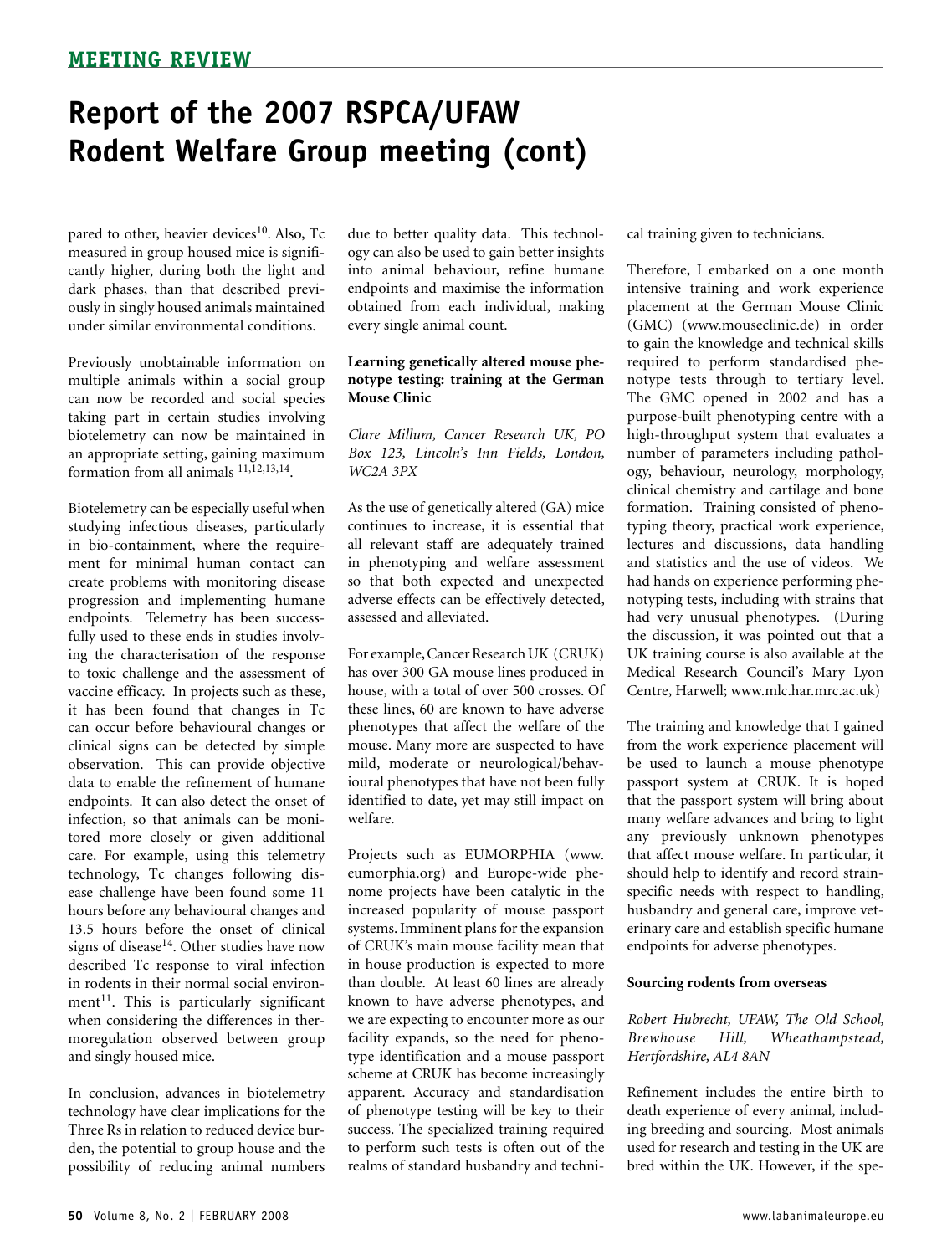cies, strain or type of animal is not available, they may be imported from abroad. There are a number of measures that establishments can take to help ensure the welfare of imported animals before they reach their end destination.

In the case of rodents, conventional animals generally come from well known breeders, but it is not known how much information relevant to housing and husbandry is routinely collected by importers. There are many other potential sources of genetically altered animals and it is difficult – if not impossible – for the UK Home Office Inspectorate to influence them or even know who they all are (the Home Office Inspectorate implements the law regulating animal use in the UK, the Animals (Scientific Procedures) Act 1986).

In view of this, the Housing and Husbandry Sub-Committee of the Animal Procedures Committee (APC; www.apc.gov.uk) has published a document that reviews current practice and provides additional recommendations for importing animals that should be obtained from a designated breeding establishment under UK legislation $15$ .

The APC report recommends that importers and users should continue to collect data on the health status of imported animals. It also recommends that they should seek information from the supplier on the welfare and standards of housing and husbandry for all imported species, including rodents, that are listed in Schedule 2 of the UK Animals (Scientific Procedures) Act 1986. (This Schedule lists species that may be obtained only from designated breeding or supplying establishments.) Some researchers already exceed the current minimum regulatory requirements for imported animals, by obtaining information on animal welfare and husbandry conditions from their overseas suppliers. The APC Subcommittee commended this as good practice.

As a minimum, data should be collected on health status, any health issues, social housing, provision of enrichment and whether the supplying institution meets (or exceeds) relevant national or professional standards. Ideally, importers and users should visit the supplier or look at photographs or videos to satisfy themselves that appropriate standards are being met. The information can be judged against guidelines such as the current UK husbandry standards for breeders<sup>16</sup> or the recent revision of Appendix A to European Convention ETS12317. Alternatively, institutions may prefer to use their own guidelines for good practice, if these improve upon the relevant legal minimum standards<sup>18</sup>.

The Committee recommends that institutional Ethical Review Processes (ERPs, which review the implementation of the Three Rs at a local level and are mandatory in UK establishments) should ensure that mechanisms are in place "to monitor and record health and previous housing or husbandry issues that could affect the welfare of imported animals and the quality of science derived from them". The Committee also recommends that "the aggregated information collected by ERPs should be reviewed at a National level within two years". A key aim of the review would be to check that the process collecting and reviewing data from overseas suppliers is robust enough to ensure good health and welfare, and to determine whether any revisions may be necessary.

The full APC report is available at http:// www.apc.gov.uk/reference/2007-0404 web-version-standards.pdf

### **Championing animal welfare in toxicology**

*Kevin Curtis, Huntingdon Life Sciences, Woolley Road, Alconbury, Huntingdon, Cambridgeshire, PE28 4HS*

When using rodents in regulatory studies, there is much that can be done to promote the implementation of the Three Rs among clients and regulatory bodies. I am currently Section Manager for the Rodent Division at Huntingdon Life Sciences. I have worked in contract and pharmaceutical research since 1987 and the following is based on my experiences as Facility Manager within a barrier facility with thirty animal rooms housing Specific Pathogen Free (SPF) rodents. Studies are carried out predominantly under a toxicology and oncology project licence, involving acute, neurological and reproductive toxicology through to lifetime carcinogenicity studies in rats and mice.

I have encountered a number of issues relating to animal welfare and environmental enrichment over the last 20 years, and we have been able to make significant progress in ensuring that the Three Rs are realised and that animal welfare and enrichment is prioritised. My staff have been able to collect significant data over a five-year period that allows quantification of some very tangible benefits. Three of the areas in which we have helped to introduce positive change are set out below.

### **"Spare" animals and effective animal usage**

We aim to reduce the number of "spare" animals ordered and we record all instances of no-use in order to promote alternative usage. Data on "spares" and no-use is reported to the ERP quarterly. The number of "spare" animals not used fell to zero once we started having to report to the ERP, so it has been very influential in reducing wastage. Animals surplus to study requirements are now used for other purposes, e.g. to provide blood products for equipment validation or to provide tissues for training in necropsy and histology. Some are released from the Act and re-homed as companion animals.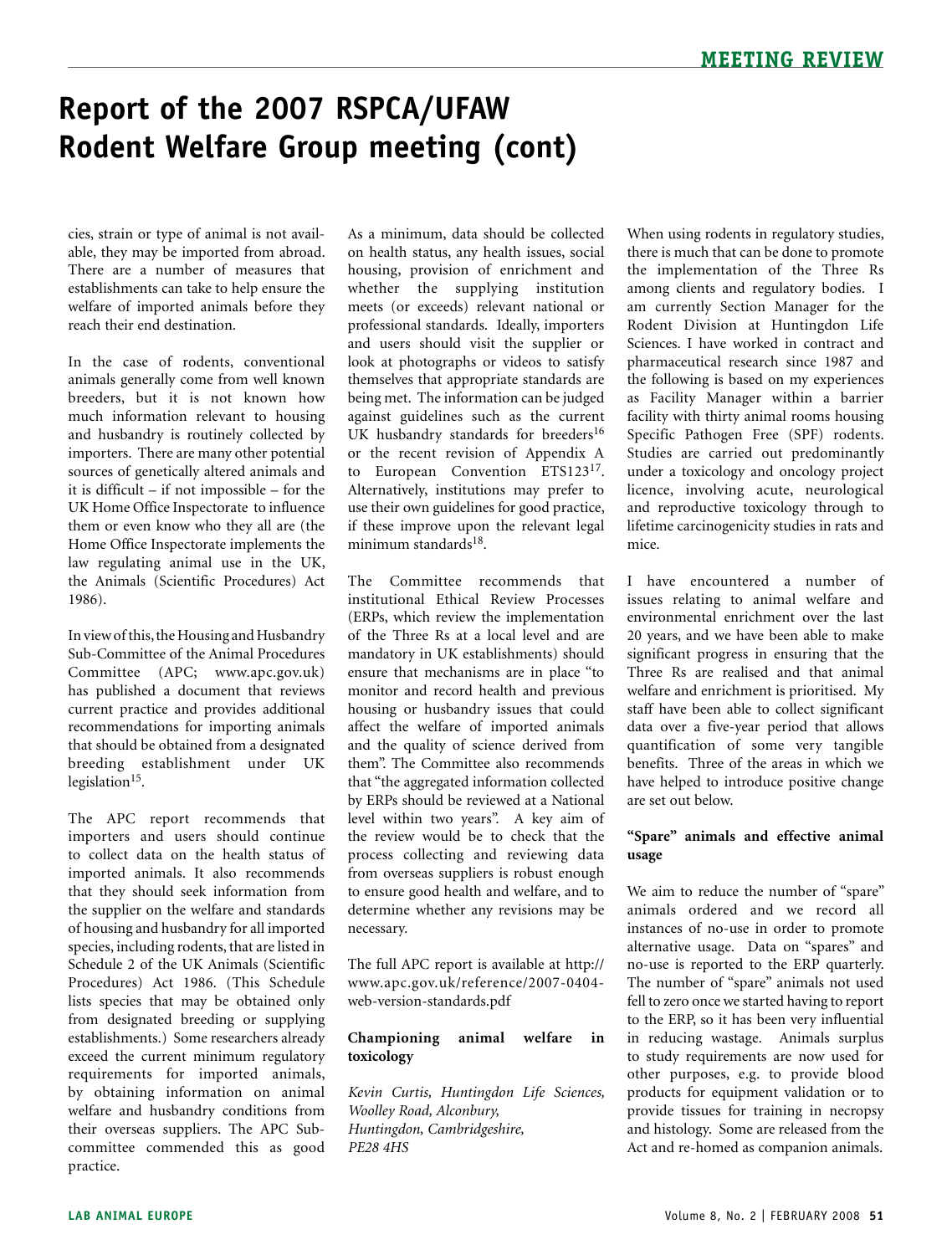#### **Individual housing**

Group housing is our standard; five rats per cage or trios for mice. Any requirement for single housing must be authorised by the Named Veterinary Surgeon and Named Animal Care and Welfare Officer (NVS and NACWO; two posts required under UK law) before studies begin. There are some exceptions on veterinary or welfare grounds, such as some surgically prepared animals, dermal studies and male mice of specific strains. However, some clients have traditional preferences for single housing. We always challenge this and encourage them to comply with our welfare policy; they often agree to group housing for their animals. We have also challenged the requirement for single housing in the US Food and Drug Administration "Red Book" regulations for food additive tests, but unfortunately unsuccessfully to date. We also have to report the percentage of animals individually housed to the ERP and, again, the ERP has been influential in increasing accountability and bringing the numbers of singly housed animals down (Fig. 2).



Figure 1. Tunnel insert for use in metabolism cages

#### **Environmental enrichment**

Welfare issues confronted in rodent toxicology mainly relate to ageing animals, boredom and stereotypic behaviour. Animal technicians are encouraged to provide and research ideas to tackle all of these issues, such as environmental enrichment, and all such initiatives are reported to the ERP quarterly.

There may be issues associated with providing some types of enrichment on toxi-



Figure 2. Decrease in the percentage of animals individually housed in a rodent toxicology facility following reporting to the ERP

- **Box 1. Health score system for Salmonella studies3**
- **1. Bright eyed, alert, smooth coat, inquisitive**
- **2. Fur slightly ruffled but active and alert**
- **3. Ruffled/clumped fur, reduced activity, hyperventilates**
- **4. Hunched and sleepy, fur clumped, little interest Hunched, very sleepy, non responsive, cold**

cology studies, but these can usually be overcome. For example, there are concerns about the lead content in cardboard "fun tunnels", especially as rodents chew and eat them. We use perspex "fun tunnels" instead, which come with a Certificate of Analysis, do not have a high lead content and are also autoclavable and reusable. We use perspex houses and "igloos" for our rodents.

#### **Keeping up with challenges**

We are committed to pushing the boundaries and championing welfare initiatives, but there are some challenges that require due consideration. Our ongoing challenges are:

- • Trialling new products to ensure that enrichment does not introduce other variables that may compromise study integrity
- Coping with clients' requests for novel techniques or procedures
- Clients' differing receptiveness to environmental enrichment
- Continued commitment to the review of current techniques and procedures so that refinements are implemented wherever possible
- Continuous review of Certificates of Analysis

We involve and inform Business Development with respect to all of the above processes and we educate everyone about our